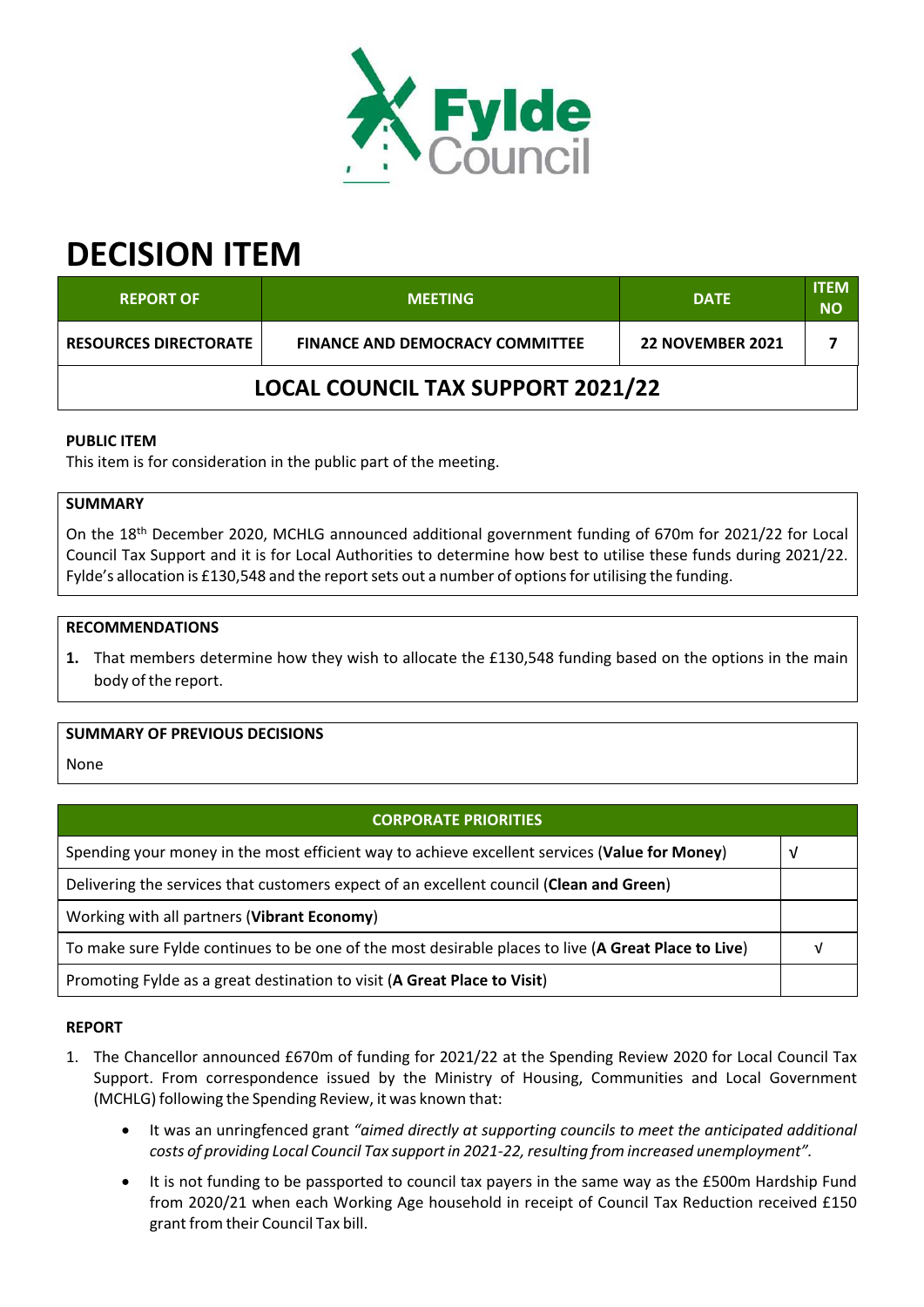- MHCLG expect that the funding will benefit economically vulnerable households by enabling councilsto continue reducing bills for those least able to pay.
- The Government intends to pay allocations as section 31 grants directly into the general funds of billing and major precepting authorities.

No further information has been provided in terms of how Local Authorities should use the funds so the following options have been developed using current data.

## Option 1

When the Council Tax Reduction (CTR) scheme was introduced in 2013, a Discretionary Hardship Relief fund of £10,000 was allocated to provide additional assistance to Council Tax Reduction claimants based on their individual circumstances. There is now £4,000 remaining in this fund but it would be useful to "top up" this allocation back to £10,000 to ensure that funding is available in the future so we can provide additional assistance to economically vulnerable households, both working age and pensioners.

If option 1 were accepted, there would be approximately £124,000 remaining to be allocated.

# Option 2

The table below shows the number of Council Tax Reduction Scheme recipients since March 2020. The number of Working Age claimants has yet to fall back to pre‐pandemic levels.

|          | <b>Working Age</b> | <b>Elderly</b> | <b>Total</b> |
|----------|--------------------|----------------|--------------|
| Mar 2020 | 3,096              | 2,343          | 5,439        |
| Jun 2020 | 3,305              | 2,335          | 5,640        |
| Sep 2020 | 3,327              | 2,313          | 5,640        |
| Mar 2021 | 3,522              | 2,304          | 5,826        |
| Jun 2021 | 3,301              | 2,301          | 5,602        |
| Sep 2021 | 3,268              | 2,289          | 5,557        |
| Nov 2021 | 3,189              | 2,270          | 5,459        |

Whilst the new grant is not specifically intended to replicate the COVID-19 hardship fund for 2020/21, it could be used to make a similar award of lower value, providing support to Working Age recipients; this would fit with the Government's intention of assisting the most economically vulnerable households.

The table below shows the options available but it should be noted that only option A can be applied to accounts automatically, all other options would need manual intervention on each account.

| <b>Options:</b>            | <b>Number of Working</b><br><b>Age CTR claimants</b> | <b>Potential Allocation per Household</b><br>(based on available funds of<br>approximately £124K) |
|----------------------------|------------------------------------------------------|---------------------------------------------------------------------------------------------------|
| A) Current CTR position    | 3,189                                                | £38.88                                                                                            |
| B) On CTR - over 12 months | 2,574                                                | £48.17                                                                                            |
| C) On CTR - over 24 months | 1,789                                                | £69.31                                                                                            |
| D) On CTR - over 36 months | 1,268                                                | £97.79                                                                                            |

#### **RECOMMENDATIONS**

- Agree to option 1 to "top up" the Council Tax Reduction Scheme Discretionary Hardship Relief fund to £10,000 to ensure that funding is available to provide additional support for Council Tax Reduction recipients in future years.
- Choose a preferred allocation from Option 2 (A, B, C or D) to assist Working Age Council Tax Reduction recipients with a one-off grant towards their 2021-22 Council Tax.